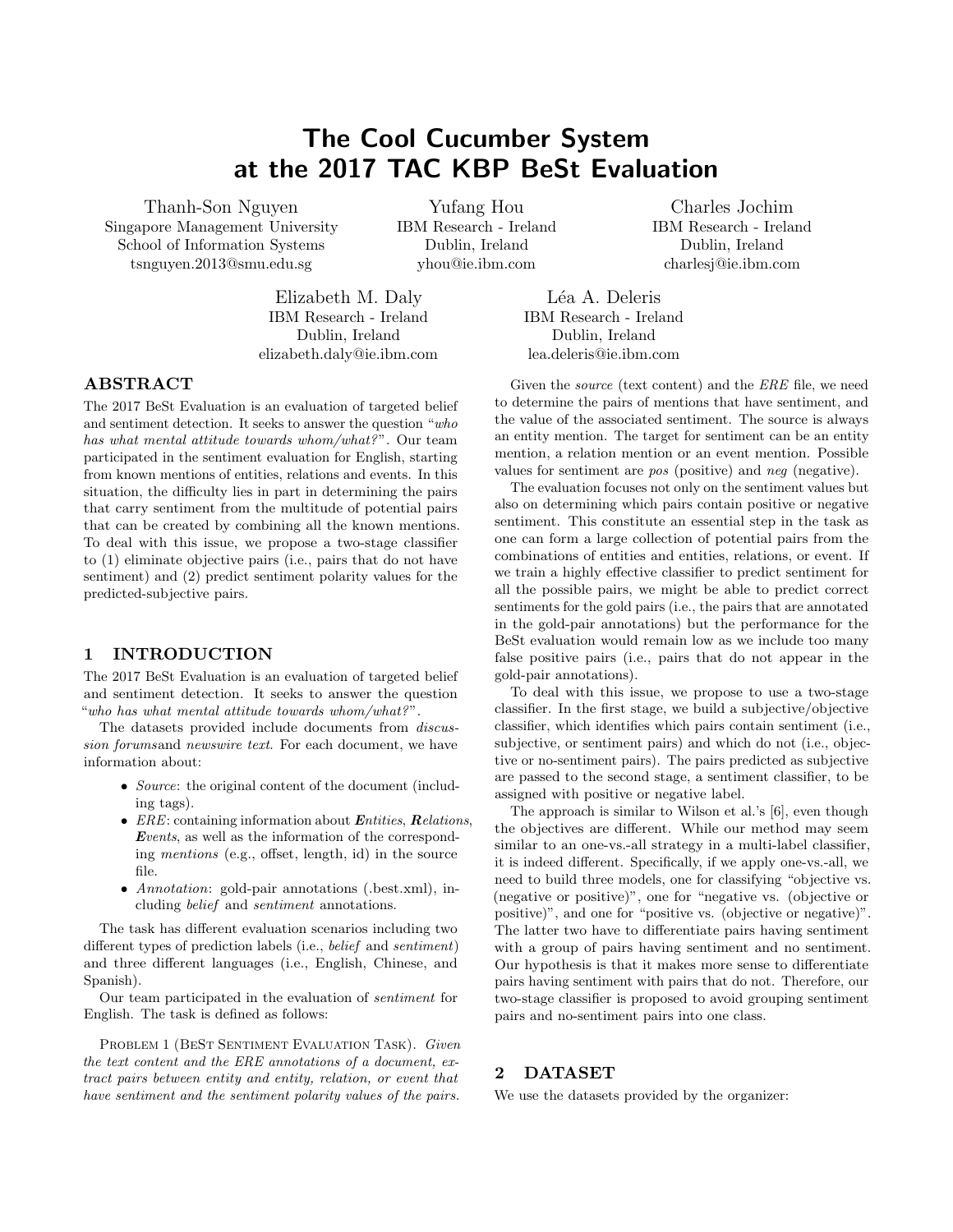<span id="page-1-1"></span>Table 1: Information of the Number of Documents, Number of Positive and Negative Gold Pairs for Discussion Forum and Newswire Documents in E27 and E114 Datasets

| Dataset          | DocSource   | #Docs |      | $\#PosPairs$ $\#NegPairs$ |
|------------------|-------------|-------|------|---------------------------|
| E27              | Disc. Forum | 209   | 1079 | 2792                      |
|                  | Newswire    | 37    | 109  | 292                       |
| E <sub>114</sub> | Disc. Forum | 84    | 511  | 539                       |
|                  | Newswire    | 81    | 606  | 644                       |

- LDC2016E27\_DEFT\_English\_Belief\_and\_ Sentiment Annotation V2: we call E27 for short.
- LDC2016E114\_TAC\_KBP\_2016\_Belief\_and\_ Sentiment\_Evaluation\_Gold\_Standard\_Annotation\_V2: we call E114 for short.

We use  $E27$  for training, and keep  $E114$  for evaluating the models.

Gold pairs. We extract gold annotated pairs<sup>[1](#page-1-0)</sup>, i.e., pairs that are annotated in the gold-pair annotations, based on the annotations files. For each target, if there is a source having a valid sentiment (i.e., positive or negative), we form a gold pair of the source and target with the corresponding sentiment label. We only consider the targets appearing in the valid content of the document (i.e., not in the quotes content if the document is from discussion forum).

As we can see in Table [1,](#page-1-1) for the training dataset  $E27$ , most of the documents are from discussion forums. Regarding to sentiment labels, the distribution is clearly skewed towards negative, with more than 70% of the gold pairs being negative for both document sources.  $E114$  is more balanced in both the number of documents in each source and the sentiment labels.

## 3 TWO-STAGE CLASSIFICATION

Figure [1](#page-2-0) displays the two-stage classifier framework. Given a document, from the input text content and the ERE annotation, we assemble a set of potential pairs by defining rules to combine mentions together. Then, the first stage will classify those potential pairs into subjective or objective. All the subjective pairs are then used as input for the second stage, sentiment classification. For both stages, we train the models based on Support Vector Machine. Training and classification are performed using SVMLight[\[3\]](#page-4-1).

We now describe this process in more details. We outline our potential pairs extraction strategy in Section [3.1,](#page-1-2) Section [3.2](#page-2-1) discusses the features that we use. Finally, the two classifiers are described in Section [3.3](#page-2-2) and Section [3.4.](#page-3-0)

#### <span id="page-1-2"></span>3.1 Potential Pairs Extraction

To form a potential pair, we need to identify the source and the target of that pair. For both types of document, we require the target of a pair to belong to a "valid sentence". A

<span id="page-1-5"></span>

| Table 2: Dataset E27: Number of Positive or Nega-    |
|------------------------------------------------------|
| tive Gold Pairs in the Generated Potential Pairs and |
| Coverage Over All the Gold Pairs                     |

| DataSource  | $\#\text{Positive } (\%\text{Cov})$ | $\#\text{Negative } (\%\text{Cov})$ |
|-------------|-------------------------------------|-------------------------------------|
| Disc. Forum | 589 (55\%)                          | 1564 (56\%)                         |
| Newswire    | $30(28\%)$                          | 56 (19%)                            |

valid sentence is the sentence that does not appear in  $\eta u \, \text{ot} \, \text{es}^2$  $\eta u \, \text{ot} \, \text{es}^2$ (for discussion forum documents) and contains at least one sentiment word<sup>[3](#page-1-4)</sup> (for both discussion forums and newswire documents).

We chose to rely on different heuristic rules to generate potential pairs for documents from discussion forums and newswire.

Discussion forum. Discussion forum documents are in form of posts where each post has an author. Authors usually write posts to express their own opinions about a topic (e.g., people, event). Therefore, for this type of document, we use the author as the source, and the entity, relation or event mentions in the post as the targets. We only consider the targets that appear in valid contents.

- Source: the post's author
- Target: entity mention, relation mention or event mention.

Newswire. Unlike discussion forum documents, newswire documents are in the form of paragraphs. Some newswire documents do not have any author, some have at most one author. For this type of document, we form the pairs as follows:

- Source: entity mention (only PER (person) or ORG (organization)) or the author (if applicable)
- Target: entity mention (not the same as source), relation mention or event mention appearing in the same sentence with the source (if the source is not the author).

To prevent over generating pairs, we limit the pairs that each target can form to at most three, using closest entity mentions (excluding the author).

To have a sense of how good the proposed strategy is in terms of covering the gold pairs, Table [2](#page-1-5) shows the number of gold positive and negative pairs appearing in the generated potential pairs and also the percentage of the coverage for the dataset E27. Following the rules described above, for discussion forum documents, our method covers 55% of the positive gold pairs and 56% of the negative gold pairs. It is lower for newswire documents with 28% and 19% for positive pairs and negative pairs, respectively.

As we mentioned before, a significant challenge for this task is to identify the subjective pairs. Table [3](#page-2-3) shows the number of subjective and objective pairs generated from our rules for potential pair extraction. In all the generated potential pairs for discussion forums, only about 24% are

<span id="page-1-0"></span><sup>&</sup>lt;sup>1</sup>We call "gold pairs" for short.

<span id="page-1-3"></span> ${\rm ^2As}$  instructed by the task description

<span id="page-1-4"></span><sup>3</sup>Based on Bing Liu's sentiment lexicon[\[2\]](#page-4-2)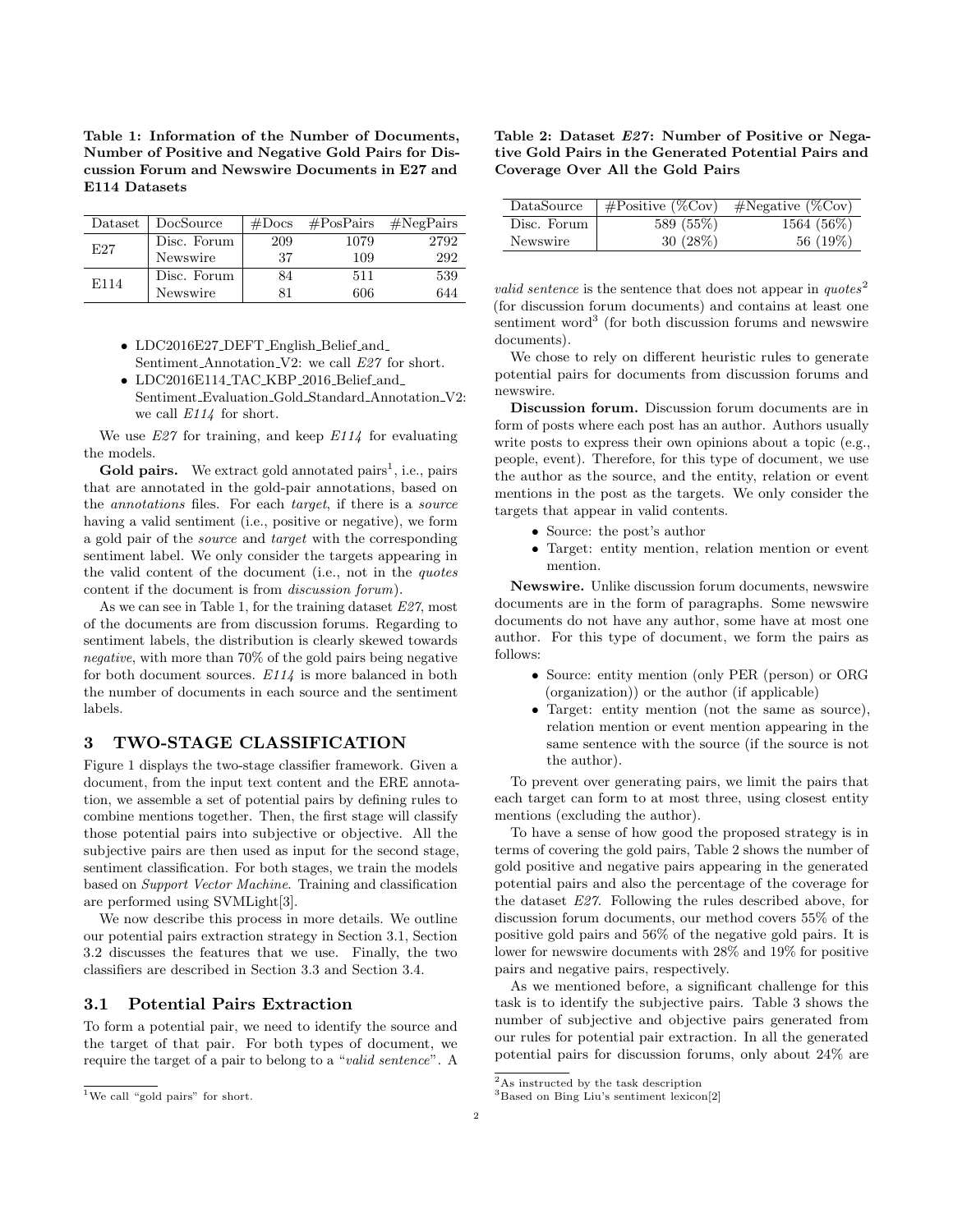Figure 1: Two-Stage Classifier

<span id="page-2-0"></span>

<span id="page-2-3"></span>Table 3: Dataset E27: Number and Percentage of Subjective Pairs and Objective Pairs within the Generated Potential Pairs

| DataSource  | $\#$ Subjective $(\%)$ | $\# \text{Objective } (\%)$ |
|-------------|------------------------|-----------------------------|
| Disc. Forum | $2153(24\%)$           | 6933 (76\%)                 |
| Newswire    | 86 (1\%)               | $9175(99\%)$                |

annotated as having sentiment and more than 70% of the pairs are objective. It is even worse for newswire as there are only 1% of the generated potential pairs are subjective and the rest, 99%, is objective.

We investigated modifications to our rules so as to reduce the proportion of missed potential pairs. However, from our explorations, adding a new rule to increase the recall of gold pairs led to the generation of many more objective pairs. Altogether, the percentage of subjective pairs was decreasing. Therefore, we decided to keep the rules as described.

#### <span id="page-2-1"></span>3.2 Feature Extraction

We have two main types of feature. The first type is based on weighted word embeddings and the second one is based on sentiment lexicon.

Weighted word embeddings-based features. We use the pre-trained Glove word embeddings 840B.300d from [\[4\]](#page-4-3) containing 300-dimension vectors for 840 billion tokens. As in [\[5\]](#page-4-4), the word embeddings are weighted based on the partof-speech (POS) tag of the word. The POS tags weights are manually assigned. For example, the weight for JJ (adjective, e.g., nice) is 1.0 because adjective words usually indicate sentiment polarity, while the weight for  $DT$  (determiner, e.g., the) is 0.05 as stop words are not important for the task. In addition to the POS tags weights, word embeddings are also weighted based on the distance between the word and the

target. The distance weight is computed as  $d^{-0.5}$ , following [\[1\]](#page-4-5), where d is the number of tokens between the word and the corresponding target.

Sentiment lexicon-based features. For sentiment lexiconbased features, we count the number of positive and negative words in a text content (e.g., a sentence, a window of text around the target) based on Bing Liu's sentiment lexicon [\[2\]](#page-4-2). It is then normalized by a pre-counted max sentiment counts.

We also use some other features based on source/target, such as "is the source the author?", "Is source in the sentence?", or "whether the source appears before the target in the sentence".

## <span id="page-2-2"></span>3.3 Stage 1: Subj/Obj Classifier

The main goal of this stage is to identify the subjective pairs among the potential pairs.

- The features used in this stage are:
	- Feature source: a text window of tokens around the target will be used to generate the features. To extract the text window, we take  $N$  tokens before the target, the target and  $N$  tokens after the target. In our experiments, we use  $N = 5$ .
	- Features: weighted word embeddings and normalized sentiment words count, as described in Section [3.2.](#page-2-1)

The classifier in this stage is trained using the following setting:

- Training data: generated potential pairs from the training set.
- Labels: A potential pair that is found in the gold-pair annotations will be labelled as 1 (i.e., subjective), otherwise -1 (i.e., objective).
- Learning: as we have many more objective data instances compared to subjective instances, we control the proportion of objective pairs in the training set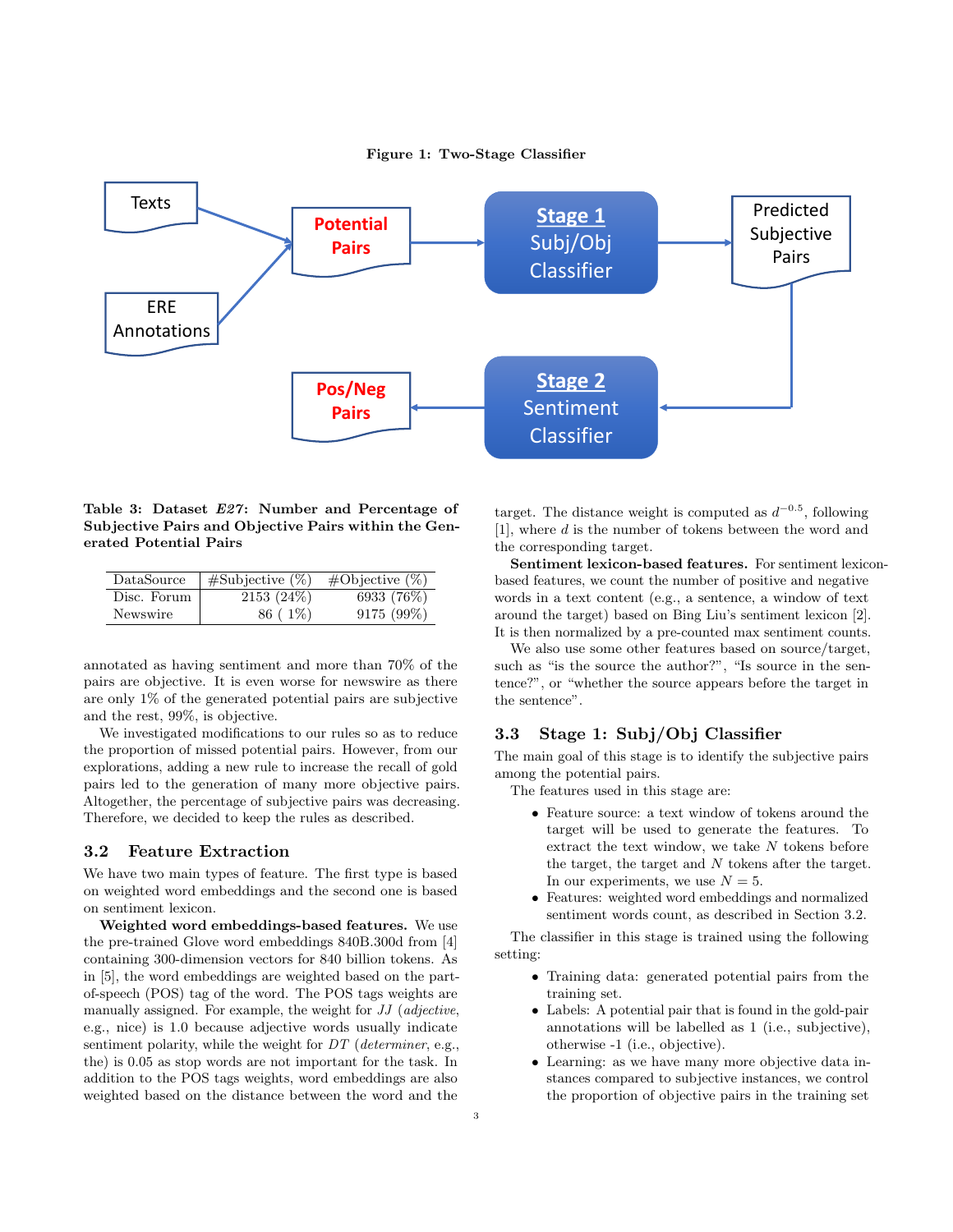<span id="page-3-3"></span>

| $\alpha$                | Prec.      | Recall    | $F$ -Score | $\alpha$                | Prec.    | Recall    | $F$ -Score |
|-------------------------|------------|-----------|------------|-------------------------|----------|-----------|------------|
| 30\%                    | 11.40\%    | 49.50%    | 18.60%     | 30%                     | 2.30\%   | 42.20%    | 4.30%      |
| 40\%                    | 13.20\%    | 42.10\%   | 20.10\%    | $40\%$                  | 3.40\%   | 27.40\%   | $6.10\%$   |
| $50\%$                  | $17.10\%$  | $31.80\%$ | $22.20\%$  | $50\%$                  | $4.80\%$ | 17.40%    | $7.50\%$   |
| 60\%                    | 23.40\%    | $16.60\%$ | 19.40\%    | $60\%$                  | $6.20\%$ | 8.10\%    | 7.00%      |
| 70%                     | 42.70\%    | 1.20%     | 2.40\%     | 70%                     | 22.20\%  | $0.30\%$  | $0.60\%$   |
| 80%                     | $100.00\%$ | $0.00\%$  | $0.00\%$   | $80\%$                  | 100.00%  | $0.00\%$  | $0.00\%$   |
| (a) Train: DF; Test: DF |            |           |            | (b) Train: DF; Test: NW |          |           |            |
|                         |            |           |            |                         |          |           |            |
|                         |            |           |            |                         |          |           |            |
| $\alpha$                | Prec.      | Recall    | $F$ -Score | $\alpha$                | Prec.    | Recall    | $F$ -Score |
| 30%                     | 12.20%     | 46.10%    | 19.30\%    | 30\%                    | 3.50%    | 24.30%    | $6.10\%$   |
| 40%                     | 12.90%     | 43.70%    | 20.00%     | 40\%                    | 3.90%    | 16.00%    | $6.20\%$   |
| 50%                     | 14.00%     | $40.00\%$ | 20.70\%    | $50\%$                  | $4.40\%$ | $10.70\%$ | $6.30\%$   |
| $60\%$                  | 15.60%     | $32.10\%$ | $21.00\%$  | $60\%$                  | $6.20\%$ | $6.30\%$  | $6.20\%$   |
| 70%                     | 21.30\%    | 18.90%    | 20.10\%    | 70\%                    | $9.20\%$ | $3.00\%$  | 4.60%      |
| 80%                     | 47.40\%    | 2.90%     | 5.40\%     | 80\%                    | 22.20\%  | $0.30\%$  | $0.60\%$   |

Table 4: Stage 1 Training: Varying Objective Proportion  $(\alpha)$ . Evaluations on Different Training and Testing Datasets. DF: Discussion Forum; NW: Newswire.

such that only  $\alpha\%$  of the training data instances are objective. We determine the optimal value for  $\alpha$  in Section [4.1.](#page-3-1)

#### <span id="page-3-0"></span>3.4 Stage 2: Sentiment Classifier

The goal of the second stage is to assign predicted-subjective pairs from stage 1 a positive or negative sentiment label. The features used in this stage are as follows:

- Feature source: the sentence containing the target will be used to generate the features for a pair.
- Features: weighted word embeddings, normalized sentiment words count, and source/target-based features, as described in Section [3.2.](#page-2-1)

For training, all the gold pairs extracted from the training set will be used .

## 4 EXPERIMENTS

To evaluate the proposed two-stage classifier, we use dataset  $E27$  as the training data and keep dataset  $E114$  as the testing data. We use the evaluator script provided for the task to evaluate the predicted results<sup>[4](#page-3-2)</sup>. As we have too few newswire documents in E27, we have two different settings for the training documents:

- DF: the model is trained on discussion forum documents only
- **DF+NW**: the model is trained on discussion forum documents and newswire documents

# <span id="page-3-1"></span>4.1 Stage 1 Training: Varying Objective Proportion

As mentioned before, we control the proportion of the objective pairs in training for stage 1,  $\alpha$ . To see how the proportion affects the performance and to choose a trade-off value, we vary the percentage of objective pairs when training stage 1. Table [4](#page-3-3) shows the results for different values of the objective proportion  $\alpha$  as we train and test on different dataset (as noted in the subtables). For any setting, as  $\alpha$  is decreased, recall increases and precision decreases. The reason is that when we decrease the proportion of objective pairs in the training set, stage 1 tends to predict more subjective pairs, thus increasing the recall (as gold subjective pairs have more chance to be predicted correctly by stage 1). However, it will also increase false positive as many pairs predicted subjective are actually objective. Based on the F-score shown in subtables, we choose  $\alpha = 50\%$  for later experiments.

## 4.2 Comparing with the Baseline

We compare our results with the results generated by the baseline system described in [\[5\]](#page-4-4). In the baseline, the source is always the author (null if there is no author), the target is each mention of entity, relation or event, and the sentiment is always negative.

We train our models using dataset E27, training on discussion forum documents only, and use  $\alpha = 50\%$  for the proportion of objective pairs in stage 1's training. We generate sentiment pairs (i.e., subjective pairs with sentiment polarity values) using the trained models for dataset E114. The sentiment pairs for the baselines are also generated for dataset E114.

Table [5](#page-4-6) shows the comparison results between the baseline and our two-stage classifier (i.e., Cool-Cucumber). Cool-Cucumber underperforms compared to the baseline in terms

<span id="page-3-2"></span><sup>4</sup>The evaluation is based on the generated 4-tuples. For more details, please refer to the task's description, available at [http://www.cs.](http://www.cs.columbia.edu/~rambow/best-eval-2017/task-spec-v2.8.pdf) columbia.edu/∼[rambow/best-eval-2017/task-spec-v2.8.pdf](http://www.cs.columbia.edu/~rambow/best-eval-2017/task-spec-v2.8.pdf)